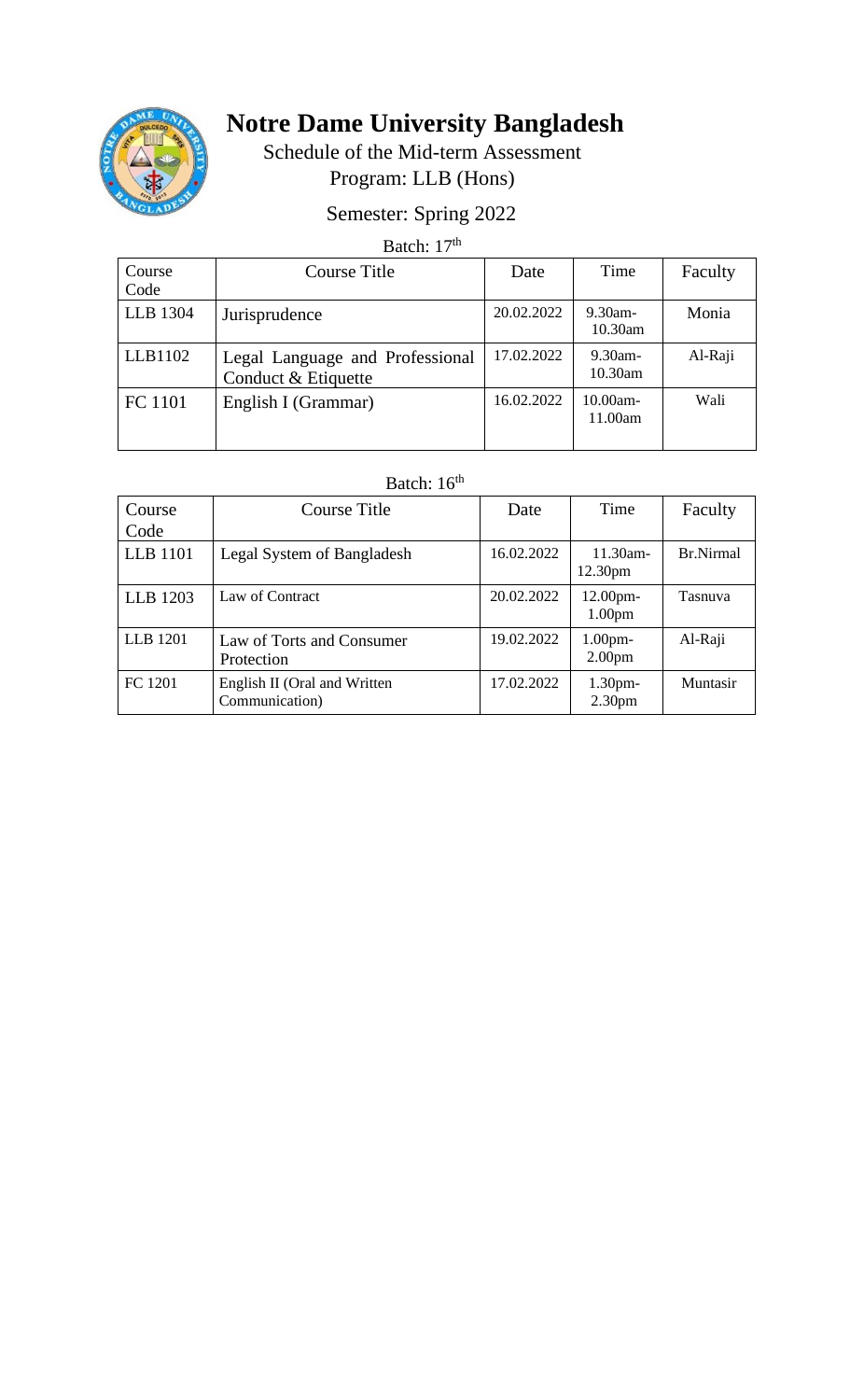| Course<br>Code | Course Title                                    | Date       | Time                         | Faculty       |
|----------------|-------------------------------------------------|------------|------------------------------|---------------|
| LLB 2101       | Islamic Jurisprudence and Law of<br>Inheritance | 16.02.2022 | $2pm-3pm$                    | Efat          |
| LLB 2102       | Constitutional Law of Bangladesh -II            | 19.02.2022 | $10am -$<br>11am             | Arif          |
| LLB4201        | Labour and Industrial Law                       | 20.02.2022 | $11am -$<br>12 <sub>pm</sub> | Tasnuva       |
| FC 2101        | <b>Computer Fundamentals</b>                    | 17.02.2022 | $10am-11am$                  | <b>Stanly</b> |

Batch:  $8^{\text{th}}$ ,  $14^{\text{th}}$ ,  $15^{\text{th}}$ 

### Batch: 13th

| Course<br>Code | Course Title                                              | Date       | Time                                     | Faculty |
|----------------|-----------------------------------------------------------|------------|------------------------------------------|---------|
| FC 2301        | Critical Legal Thinking                                   | 17.02.2022 | 12 <sub>pm</sub><br>1pm                  | Annie   |
| LLB 2301       | Law of Registration and Public<br><b>Demands Recovery</b> | 19.02.2022 | $11.00am -$<br>12.00 <sub>pm</sub>       | Al-Raji |
| LLB 2302       | Criminology                                               | 20.02.2022 | 1.00 <sub>pm</sub><br>2.00 <sub>pm</sub> | Efat    |
| LLB 2303       | Law of Civil Procedure                                    | 16.02.2022 | 11.00am-<br>12.00 <sub>pm</sub>          | Goffur  |

Batch: $11^{\text{th}}$  & 12th

| Course<br>Code | Course Title                                       | Date       | Time                                       | Faculty |
|----------------|----------------------------------------------------|------------|--------------------------------------------|---------|
| LLB 3201       | Criminal Law                                       | 19.02.2022 | 2.00 <sub>pm</sub><br>3.00 <sub>pm</sub>   | Efat    |
| LLB 3203       | Law of Carriage of Goods and Insurance             | 17.02.2022 | $11.00am -$<br>12.00 <sub>pm</sub>         | Goffur  |
| LLB 3202       | Law of Company and Partnership                     | 20.02.2022 | $12.00 \text{pm}$ to<br>1.00 <sub>pm</sub> | Annie   |
| LLB 3204       | General Clauses Act and Rules of<br>Interpretation | 16.02.2022 | $11.00am -$<br>12.00 <sub>pm</sub>         | Monia   |